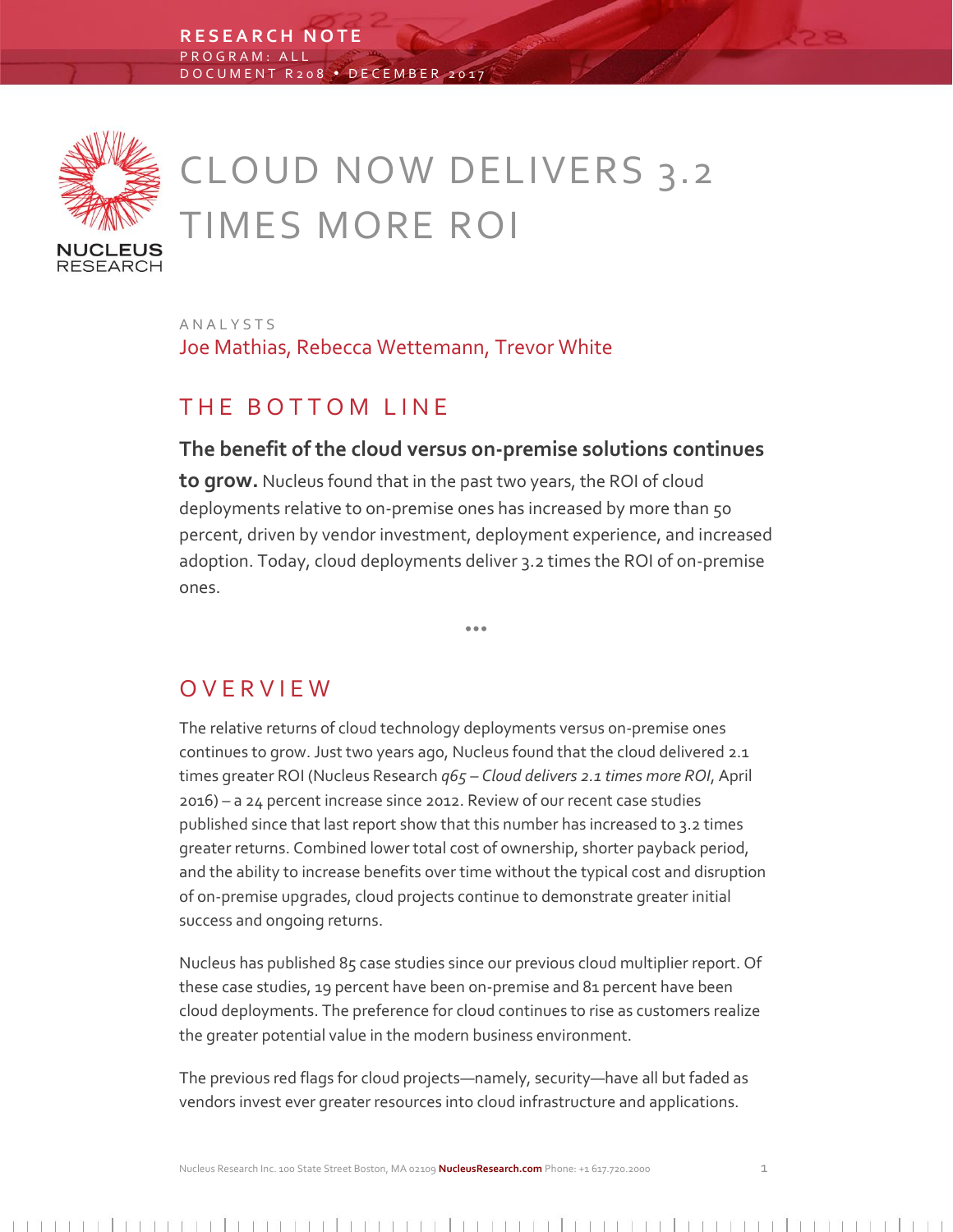With vendors' focus on end-user experience and greater security, the cloud provides not only lower initial cost and faster time to value, but also greater safety and control than many traditional on-premise setups.

Ease of deployment and less disruption from upgrading, expanding, or changing business applications means that once the cloud is implemented, users can focus on high value-added tasks related to their business, not having to worry about their technology needs. They can make decisions to expand or change their cloud application capabilities without significant additional investment.

On the vendor side, ease of switching and more flexible cloud contracts necessitate a continuous value proposition for customers. More recently, with greater competition in the cloud space and accelerated upgrade cadences, customers have recognized the opportunity to take advantage of the subscription model to hold vendors' feet to the flame at renewal time. This in turn has pushed vendors to rethink how they compensate sales (on renewals and not just initial subscriptions) and invest in customer success programs that ensure customers receive and recognize greater value from their deployments over time.

## THE BENEFITS

Cloud continues to provide benefits to customers by providing both lower initial and ongoing costs, paying back the initial investment faster, and generating additional value from higher propensity to upgrade or even switch products.

#### **TOTAL COST OF OWNERSHIP**

Software as a service (saas) subscriptions include a variety of additional services that can be expensive to manage in-house. On-premise deployments have software licensing costs, but also have yearly maintenance, hardware purchase and maintenance, and more expensive consulting costs. Saas vendors handle these challenges on their end, freeing up customers to invest IT resources elsewhere. Nucleus found that cloud deployments have an average 2.26 times lower total cost of ownership (TCO) compared with on-premise deployments.

## **Nucleus found that cloud deployments have an average 2.3 times lower total cost of ownership compared with on-premise deployments.**

Copyright © 2017 Nucleus Research, Inc. Reproduction in whole or in part without written permission is prohibited. 2 Nucleus Research is the leading provider of value-focused technology research and advice. **NucleusResearch.com**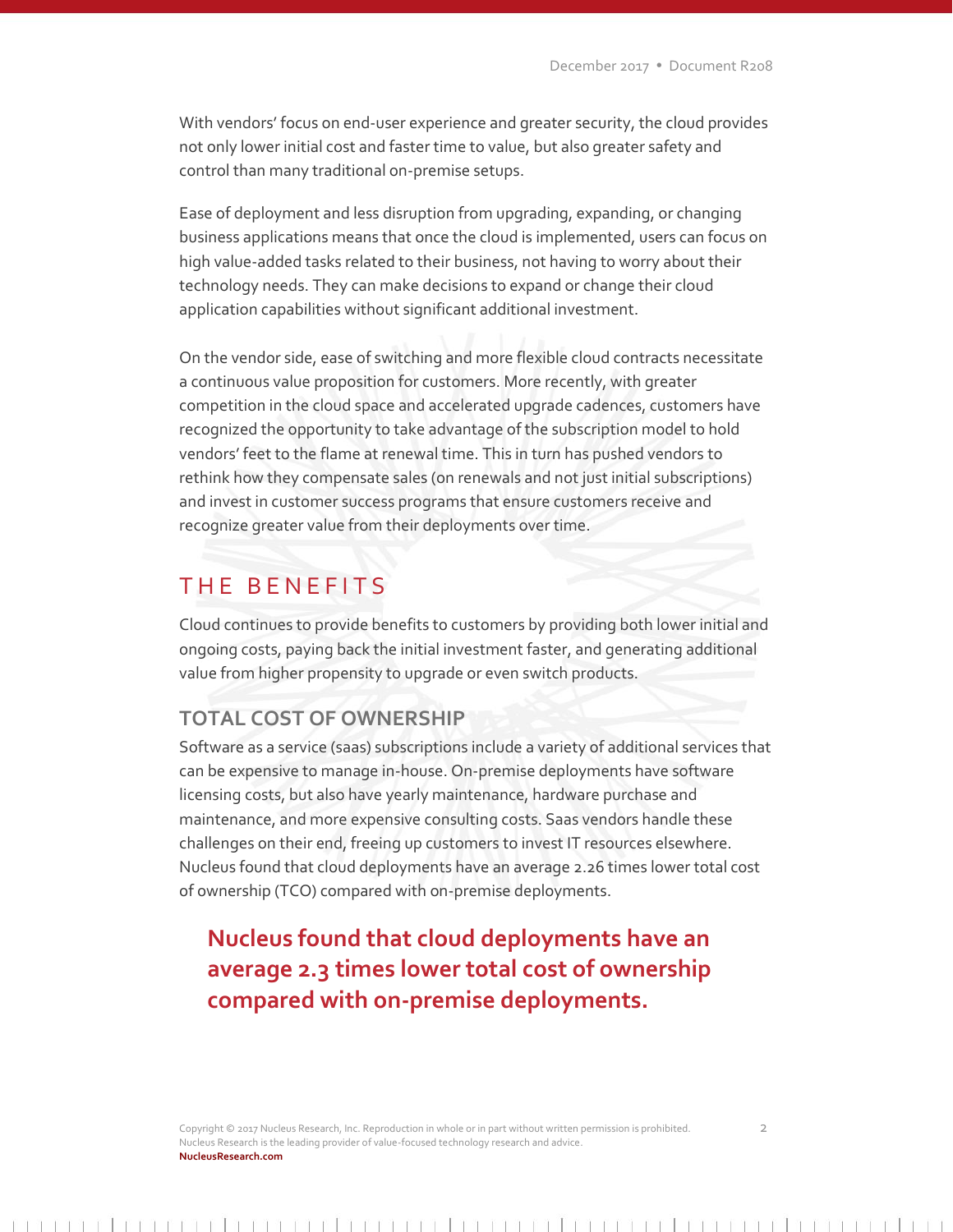#### **PAYBACK PERIOD**

Not only are cloud deployments less expensive, but customers also realize their initial investment faster. The payback period for cloud deployments is 2.2 times faster than on-premise ones. With a payback period of only seven and a half months, cloud customers shaved nine months, on average, off the time from deployment to net zero investment compared to on-premise customers.

#### **EASE OF DEPLOYMENT AND UPGRADE**

In speaking with end users, Nucleus found that cloud deployments are faster and require fewer internal resources. The initial implementation tends to be both simple and comparatively lower in cost than traditional on-premise solutions for three main reasons:

- Without the need to scope, purchase, deploy, and optimize hardware for an application, customers don't overbuy or spend months on scoping efforts
- With applications that are largely configured, instead of customized, time to deployment is much more rapid and often requires less specialized (and expensive) resources.
- **The greater usability of modern cloud applications dramatically reduces the** time and cost associated with training and adoption.

Nucleus finds that the value of ease of deployment goes beyond the initial cost savings. Ease of deployment also means it is easy to switch from one cloud provider to another as customer needs evolve. With large sunken costs in on-premise hardware, Nucleus has found that customers stay on inefficient systems long past their expiration date. Through more flexible deployments, vendors are incentivized to continually improve their products and respond to market trends with a defensible value proposition at all times. Customers are no longer the ones that are on the hook

# **With an average payback period of only seven and a half months, cloud deployments shaved off nine months compared to on-premise deployments.**

Additionally, upgrades are delivered regularly, which allows customers to access the newest functionality without the disruption or cost of upgrading on-premise applications. Nucleus has found that customers deploying on-premise often avoid or skip several upgrades because of fear of disruption or lack of IT resources. These same customers have complained in interviews about functionality and usability

Copyright © 2017 Nucleus Research, Inc. Reproduction in whole or in part without written permission is prohibited. 3 Nucleus Research is the leading provider of value-focused technology research and advice. **NucleusResearch.com**